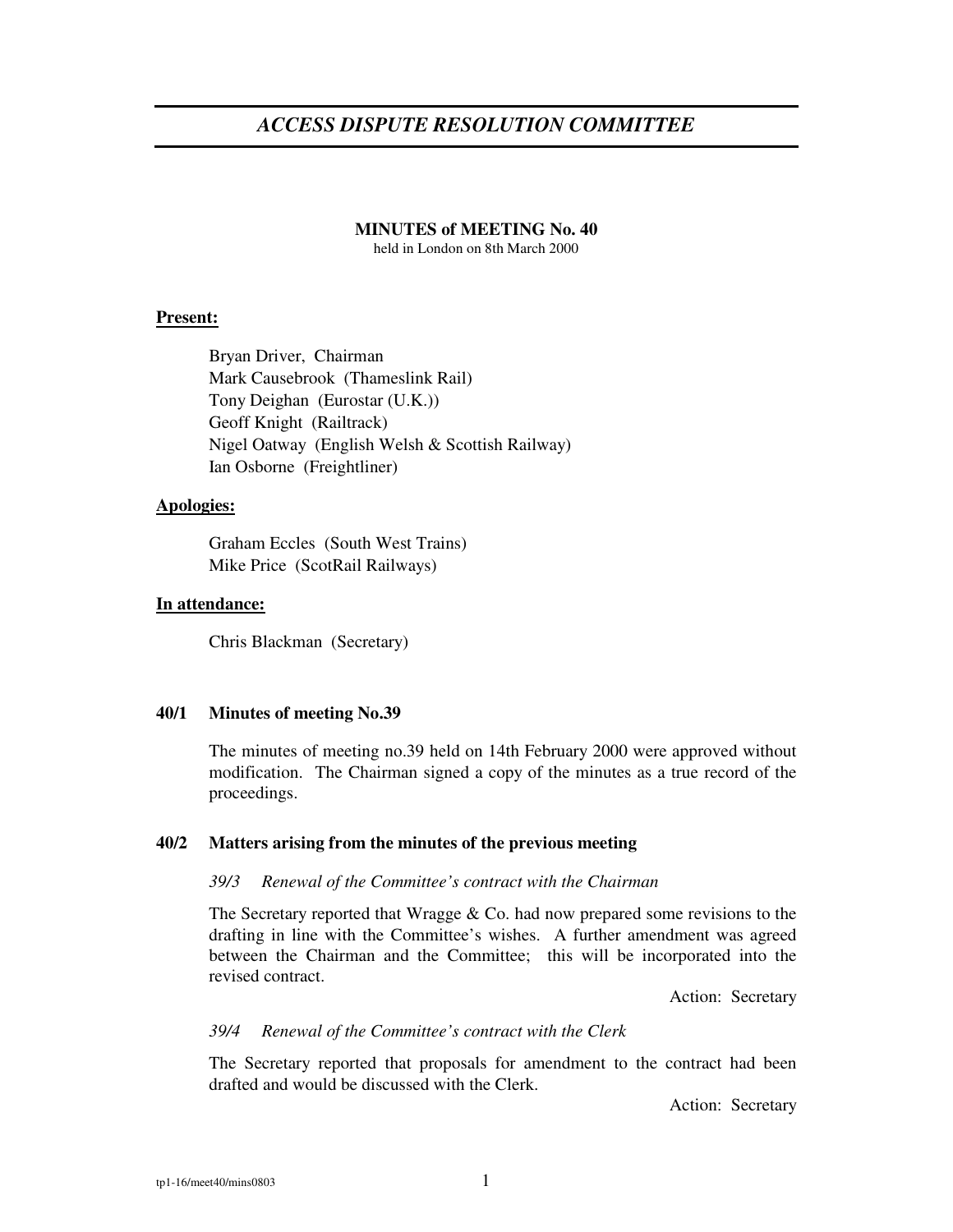# **40/3 Update on References**

# AD17

Northern Spirit and Railtrack had indicated that a joint re-submission was being finalised. Members agreed to hear the reference in early April.

# AD19 (Ramsgate water supply)

The Committee noted that no formal reference papers had been received although nine months had elapsed since the initial notification of a reference.

Members agreed that the parties should be advised that, in the event of there being no formal papers lodged within two weeks, then, unless any extenuating circumstances had been declared by the parties and accepted by the Secretary, the reference would be de-registered.

Furthermore it was agreed to incorporate into the Committee's procedures a formal note that if, after the expiry of six months from the date of initial reference, there are no detailed papers submitted ready for a Committee consideration at a hearing, and no extenuating circumstances have been demonstrated to the Secretary, then the reference will be deemed to have lapsed.

Action: Secretary

# AD20

Resolved by the parties concerned.

### AD21

A reference from South Western Trains arising from the Station Access Conditions has been received. A meeting will be called in early April to hear the issues.

# **40/4 Review of expenditure to date for 1999/2000**

Committee considered the paper from the Secretary, and noted that the outturn was well within the budget forecast.

# **40/5 Budget for 2000/01**

Members noted the detailed budget figures prepared by the Secretary and, although the legal fees budget is at variance with the current out-turn, agreed that provision should be made for a substantial amount of legal support, particularly in the view of the anticipated workload. The Committee recalled that it always had the option to impose a supplemental levy on parties, but elected to make reasonable provision in the budget under this heading; this provision is reduced by 10% compared with previous years.

Members agreed minor adjustments to other elements before finally declaring a budget for the year 2000/01 of £220,000. This is a reduction of £10,000 on previous years.

The Committee also considered a brief paper from the Secretary which analysed Committee costs for the year 1999/2000. It was agreed that, for purposes of comparison, figures should be produced for previous years on a 'cost per hearing' and 'cost per reference' basis for review at the next quarterly meeting. The